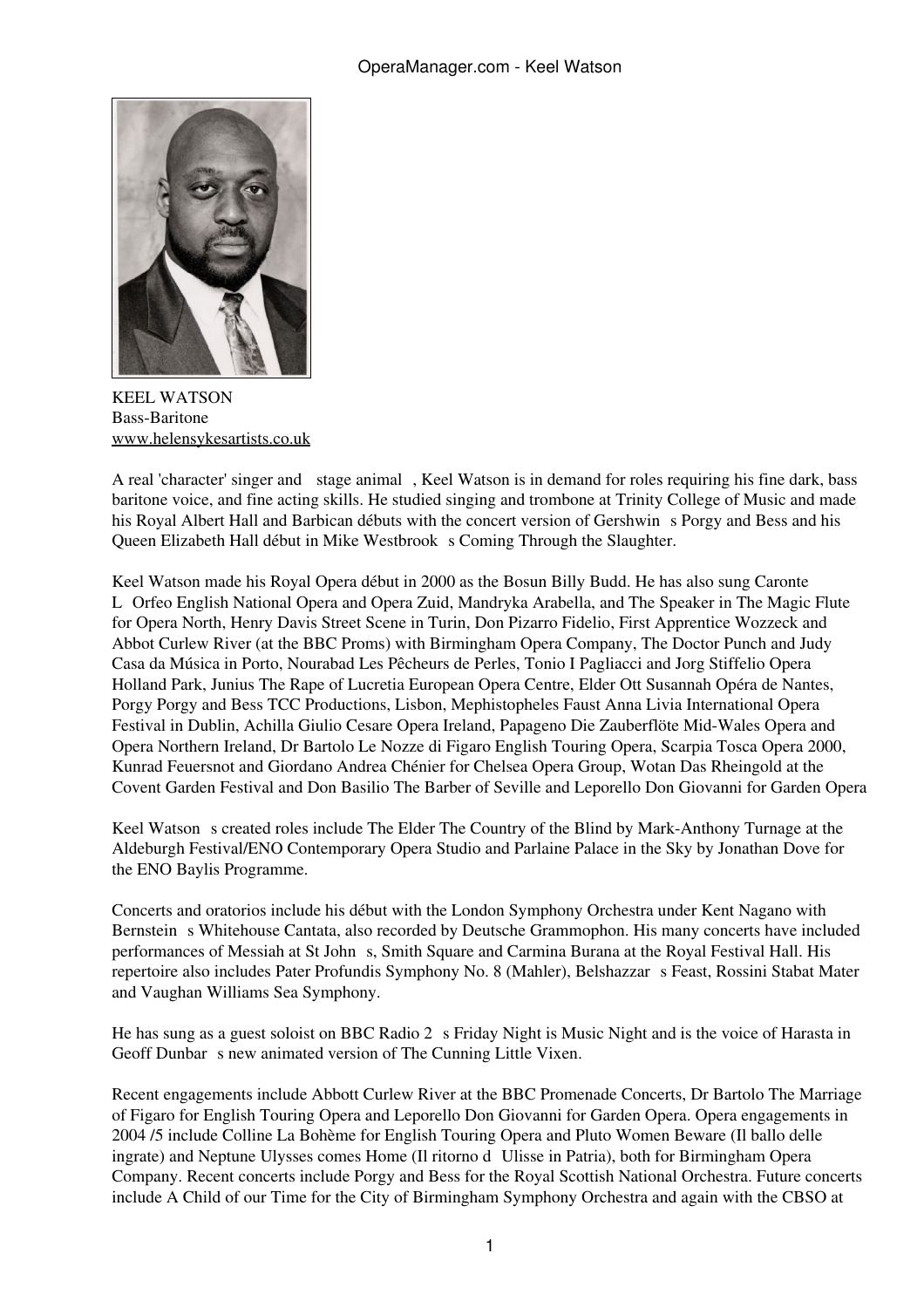## OperaManager.com - Keel Watson

the Worcester Three Choirs Festival.

## **Repertorio**

**[Amahl and the Night Visitors](#page-0-0)** (Gian Carlo Menotti) : Balthazar 15/12/1999 - 9/1/2000 [Edinburgh Festival Theatre](#page-0-0)

**[Andrea Chénier](#page-0-0)** (Umberto Giordano) : Roucher 24/5/2004 - 6/6/2004 [London, South Bank Centre](#page-0-0)

**[Arabella](#page-0-0)** (Richard Strauss) : Mandryka 3/5/1999 - 25/6/1999 [Leeds, Opera North](#page-0-0) 3/5/1999 - 6/6/1999 [Leeds, Opera North](#page-0-0)

**[Billy Budd](#page-0-0)** (Benjamin Britten) : Bosun 20/8/2000 - 25/9/2000 [London, Royal Opera](#page-0-0)

**[Bohème, La](#page-0-0)** (Giacomo Puccini) : Colline 12/9/2004 - 5/12/2004 [London, English Touring Opera](#page-0-0)

**[Don Giovanni](#page-0-0)** (Wolfgang Amadeus Mozart) : il Commendatore 23/1/2006 - 12/3/2006 [Birmingham UK, Birmingham Opera Company](#page-0-0)

**[Falstaff](#page-0-0)** (Giuseppe Verdi) : Sir John Falstaff 2/3/1998 - 12/4/1998 [London, South Bank Centre](#page-0-0) 9/6/1996 - 13/7/1996 [London, Opera Holland Park](#page-0-0) 30/4/1996 - 31/5/1996

**[Faust](#page-0-0)** (Charles Gounod) : Méphistophélès 28/5/2001 - 24/6/2001 [Dublin, Anna Livia Festival](#page-0-0)

**[Feuersnot](#page-0-0)** (Richard Strauss) : Kunrad 4/11/2000 - 25/11/2000 [London, South Bank Centre](#page-0-0)

**[Fidelio \(Leonore\)](#page-0-0)** (Ludwig van Beethoven) : Don Pizarro 28/1/2002 - 14/3/2002 [Birmingham UK, Birmingham Opera Company](#page-0-0)

**[Giulio Cesare](#page-0-0)** (Georg Friedrich Händel) : Achilla 15/10/2001 - 22/11/2001 [Dublin, Opera Ireland](#page-0-0)

**[Hänsel und Gretel](#page-0-0)** (Engelbert Humperdinck) : Peter 24/4/2002 - 24/5/2002

**Midsummer Night s Dream, A** (Benjamin Britten) : Bottom Repertorio

**[Nozze di Figaro, Le](#page-0-0)** (Wolfgang Amadeus Mozart) : Bartolo 2/2/2004 - 3/6/2004 [London, English Touring Opera](#page-0-0)

**[Orfeo, L](#page-0-0)** (Claudio Monteverdi) : Caronte 27/9/2001 - 3/10/2001 [Stadsschouwburg Eindhoven](#page-0-0) 17/8/1999 - 18/10/1999 [London, English National Opera \(ENO\)](#page-0-0)